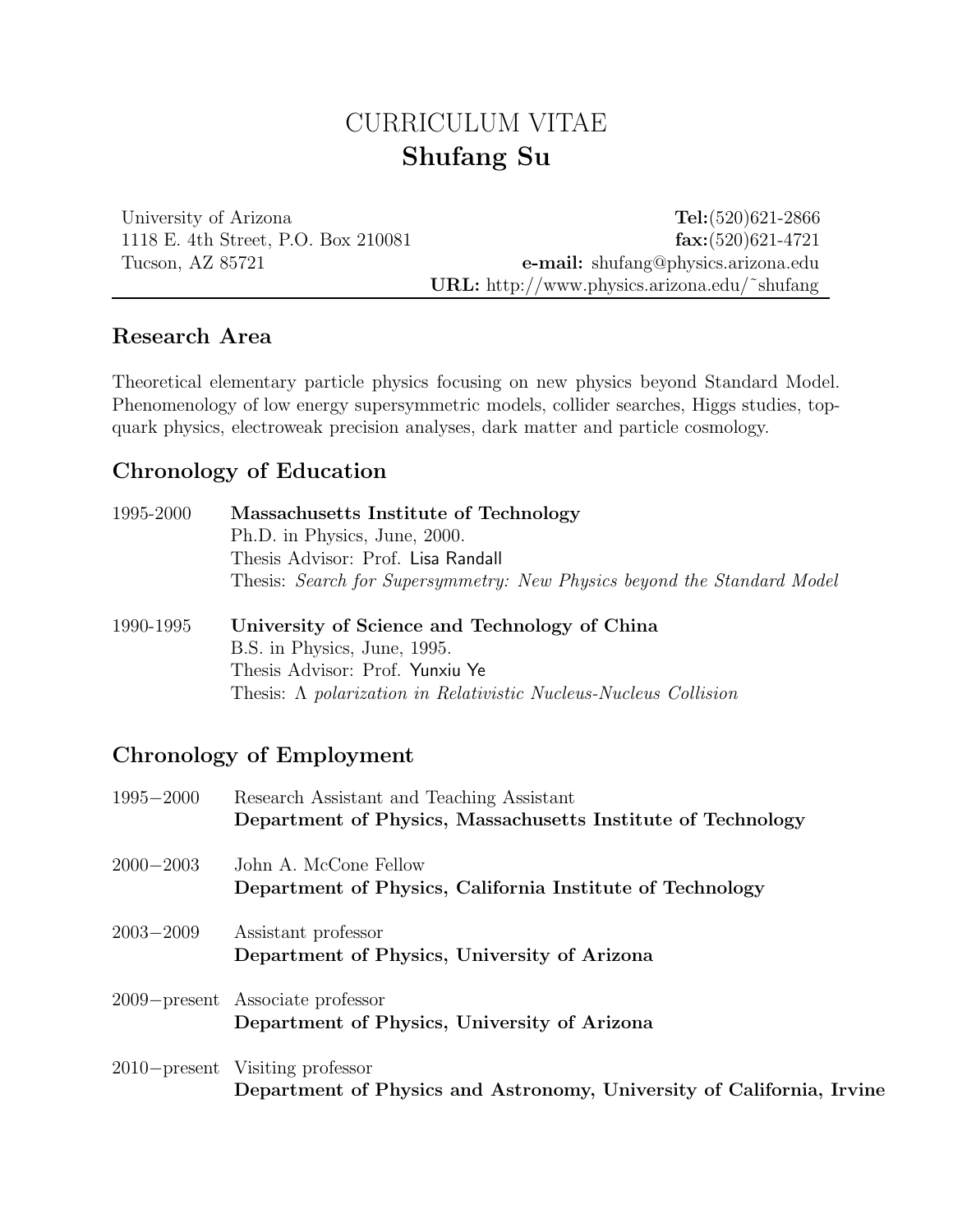### Honors and Awards

- 2010 Graduate Teaching Award Department of Physics, University of Arizona
- 2001 DPF/Snowmass Travel Fellowship Division of Particles and Fields of the American Physical Society offered to 10 postdoctoral researchers in the United States.

#### 1994 Guo Moruo Scholarship University of Science and Technology of China Outstanding senior student, highest honor for undergraduate students at the University.

#### 1990−1993 Zhang Zhongzhi Scholarship

University of Science and Technology of China Four years in a row, best student in the Department among the class of the same year.

# Mentoring

- Faculty Mentor for post-doctoral researcher
	- Hock-Seng Goh (2004 − 2007). He went to University of California, Berkeley for his second post-doctoral researcher position.
	- Brooks Thomas (2007 − 2010). He went to University of Hawaii for his second post-doctoral researcher position.
	- Vikram Rentala (2007 − present).
- Ph.D advisee
	- Ethan Dolle, graduated 2010.
	- Xinyu Miao, expected to graduate in 2011.
	- Jonathan Eckel, 3rd year graduate student.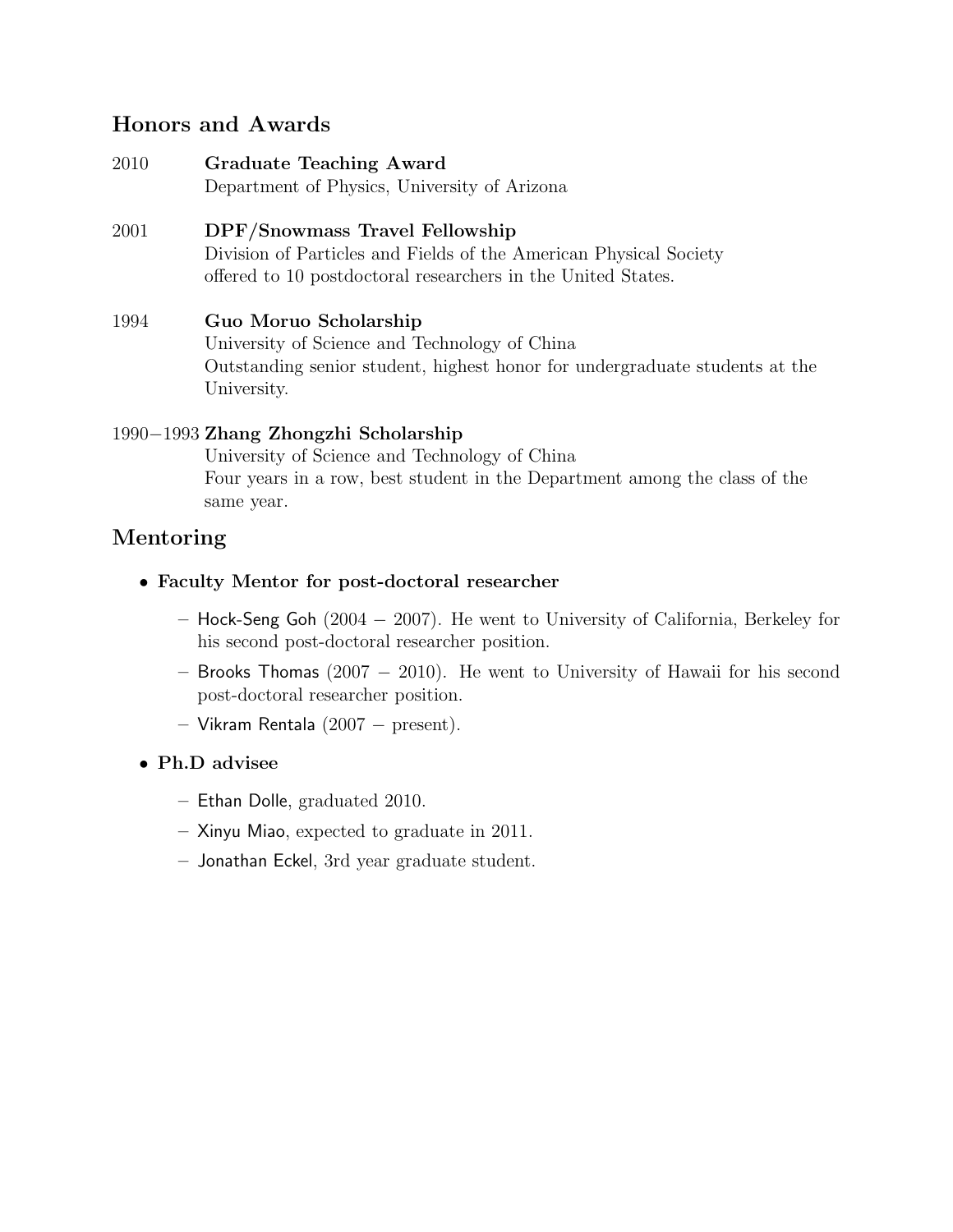# Publications/Creative Activity

The total count of my citation is about 2783, with h index (h papers with at least h citations) being 19 (for refereed journal articles only) or 21 (if workshop reports are included as well).

- Chapters in scholarly books and monographs
	- 1. *Dark Matter: WIMP and beyond* (2005 Summer Institute lectures), S. Su, published in *Research in Particle Physics*, 112, 2006, p45 − p55. This writeup is based on the invited lectures that I delivered at Summer Institute 2005, held at Fujiyoshida, Japan. It includes an overview of dark matter studies and original research on the superWIMP dark matter conducted by the author.
	- 2. *Low Energy Precision Test of Supersymmetry*, M.J. Ramsey-Musolf, S. Su, *Phys. Rept.* 456 (2008) 1. This is a review paper (88 pages) that I was invited to write for Physics Report, based on my work on the supersymmetry contributions to the precision measurements at low energy experiments.

#### • Refereed journal articles

- 3. *Polarization of* Λ *in Relativistic Nucleus-Nucleus Collision*, Y. Ye, S. Su, G. Ji, *Chinese Science Bulletin* 40 (1995) 2046.
- 4. *Polarization of* Λ*'s Produced in S+Pb Collisions at 200 GeV/c Per Nucleon*, Y. Ye, S. Su, G. Ji, *Chin. Phys. Lett.* 13 (1996) 351.
- 5. *Supersymmetric Partners of Oblique Corrections*, E. Katz, L. Randall, S. Su, Nucl. Phys. B536 (1998) 3.
- 6. *CP Violating Lepton Asymmetries from B Decays and Their Implication for Supersymmetric Flavor Models*, L. Randall and S. Su, Nucl. Phys. B540 (1999) 37.
- 7. *Discovering Supersymmetry at the Tevatron in Wino LSP Scenarios*, J. L. Feng, T. Moroi, L. Randall, M. Strassler, S. Su, Phys. Rev. Lett. 83 (1999) 1731.
- 8. *Higgs Sector in Anomaly-Mediated Supersymmetry Breaking Scenario*, S. Su, Nucl. Phys. B573 (2000) 87.
- 9. *Low-Energy Limits of Theories with Two Supersymmetries*, N. Polonsky and S. Su, Phys. Rev. D63 (2001) 035007.
- 10. *More Corrections to the Higgs Mass in Supersymmetry*, N. Polonsky and S. Su, Phys. Lett. B508 (2001) 103.
- 11. *Extra Families, Higgs Spectrum and Oblique Corrections*, H. J. He, N. Polonsky, S. Su, Phys. Rev. D64 (2001) 053004.
- 12. *Supersymmetric Correction to Top Quark Pair Production near Threshold*, S. Su and M. Wise, Phys. Lett. B510 (2001) 205.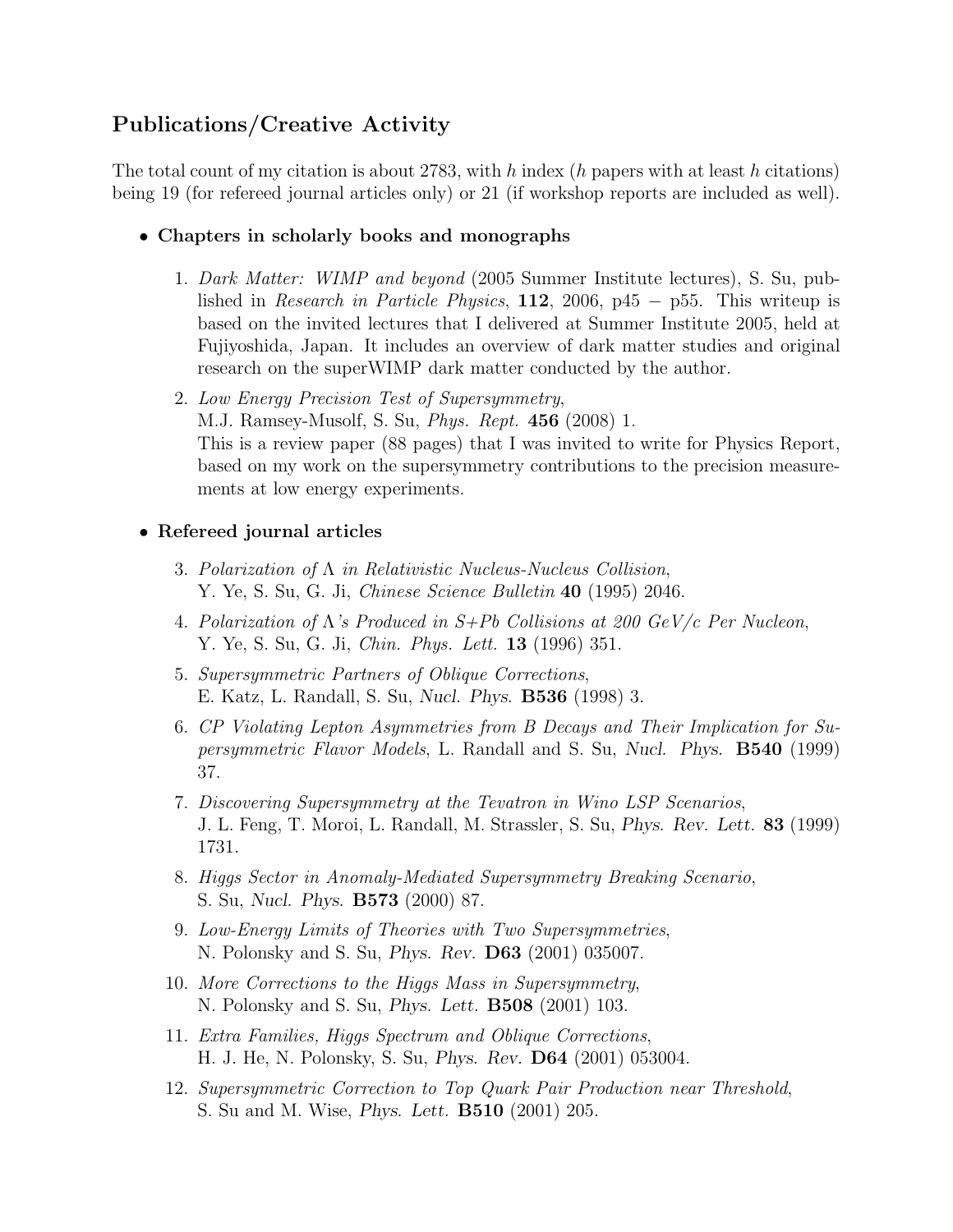- 13. *Implications of the Higgs Boson Searches on Different Soft SUSY-breaking Scenarios*, S Ambrosanio, A. Dedes, S. Heinemeyer, S. Su, G. Weiglein, Nucl. Phys. B624 (2002) 3.
- 14. *Associated Production of*  $H^{\pm}$  *and*  $W^{\mp}$  *in High-energy*  $e^+e^-$  *Collisions in the Minimal Supersymmetric Standard Model*, H. E. Logan and S. Su, Phys. Rev. D66 (2002) 035001.
- 15. *Top-Squark Study at a Future* e +e <sup>−</sup> *Linear Collider*, R. Kitano, T. Moroi, S. Su, JHEP 0212 (2002) 011.
- 16. *Variation of the Cross Section for*  $e^+e^- \to W^+H^-$  *in the Minimal Supersymmetric Standard Model*, H. E. Logan and S. Su, Phys. Rev. D67 (2003) 017703.
- 17. *Supersymmetric Effects in Deep Inelastic Neutrino*−*Nucleus Scattering*, A. Kurylov, M. J. Ramsey-Musolf, S. Su, Nucl. Phys. B667 (2003) 321.
- 18. *The Lightest Higgs Boson of mSUGRA, mGMSB and mAMSB at Present and Future Colliders: Observability and Precision Analyses*, A. Dedes, S. Heinemeyer, S. Su, G. Weiglein, Nucl. Phys. B674 (2003) 271.
- 19.  $e^+e^- \rightarrow \nu \bar{\nu} A$  *in the Two-Higgs-Doublet Model*, T. Farris, J. F. Gunion, H. Logan, S. Su, Phys. Rev. D68 (2003) 075006.
- 20. *Probing Supersymmetry with Parity-Violating Electron Scattering*, A. Kurylov, M. J. Ramsey-Musolf, S. Su, Phys. Rev. D68 (2003) 035008.
- 21. *Supersymmetric Effects in Parity-Violating Deep Inelastic Electron-Nucleus Scattering*,
	- A. Kurylov, M. J. Ramsey-Musolf, S. Su, Phys. Lett. B582 (2004) 222.
- 22.  $e^+e^- \rightarrow H^+e^-\bar{\nu}$  in the Two Higgs-Doublet Model, T. Farris, H. E. Logan, S. Su, Phys. Rev. D69 (2004) 035005.
- 23. *SuperWIMP Gravitino Dark Matter from Slepton and Sneutrino Decays*, J. L. Feng, S. Su, F. Takayama, Phys. Rev. D70 (2004) 063514.
- 24. *Supergravity with a Gravitino LSP*, J. L. Feng, S. Su, F. Takayama, Phys. Rev. D70 (2004) 075019.
- 25. *Propagation of Supersymmetric Charged Sleptons at High Energies*, M.H. Reno, I. Sarcevic, S. Su, *Astropart. Phys.* 24 (2005) 107.
- 26. *Lower Limit on Dark Matter Production at the Large Hadron Collider and International Linear Collider*, J. L. Feng, S. Su, F. Takayama, Phys. Rev. Lett. 96 (2006) 151802.
- 27. *Phenomenology of the Left-Right Twin Higgs Model*, H. S. Goh and S. Su, Phys. Rev. D75 (2007) 075010.
- 28. *Pion Leptonic Decays and Supersymmetry*, M.J. Ramsey-Musolf, S. Su, Sean Tulin, Phys. Rev. D76 (2007) 095017.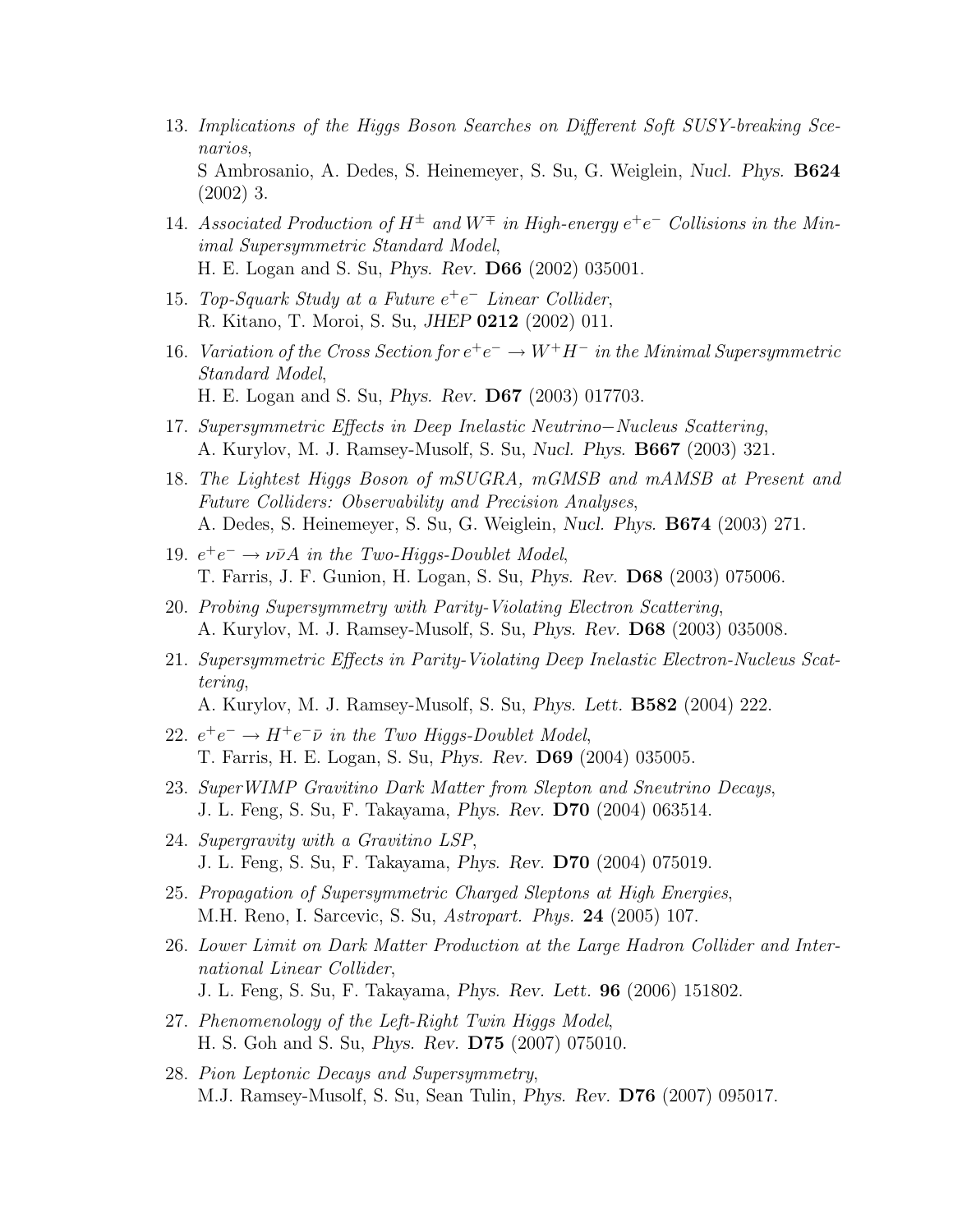- 29. *Dark Matter in the Left Right Twin Higgs Model*, E.M. Dolle, S. Su, Phys. Rev. D77 (2008) 075013.
- 30. *B-Physics Observables and Electroweak Precision Data in the CMSSM, mGMSB and mAMSB*, S. Heinemeyer, X. Miao, S. Su, G. Weiglein, JHEP 08 (2008) 087.
- 31.  $h \to \mu^+\mu^-$  *via t anti-t h Production at the LHC*, S. Su and B. Thomas, *Phys.* Lett. B677 (2009) 296.
- 32. *The LHC Discovery Potential of a Leptophilic Higgs*, S. Su and B. Thomas, Phys. Rev. D79 (2009) 095014.
- 33. *The Inert Dark Matte*, E. M. Dolle and S. Su, Phys. Rev. D80 (2009) 055012.
- 34. *Dilepton Signals in the Inert Doublet Mode*, E. M. Dolle, X. Miao, S. Su, B. Thomas, Phys. Rev. D81 (035003) 2010.
- 35. *Dark Matter-Motivated Searches for Exotic 4th Generation Quarks in Tevatron and Early LHC Data*, J. Alwall, J.L. Feng, J. Kumar, S. Su, Phys. Rev. D81 (114027) 2010.
- 36. *Trilepton Signals in the Inert Doublet Mode*, X. Miao, S. Su, B. Thomas, Phys. Rev. D82 (035009) 2010.
- 37. *Sbottom Signature of the Supersymmetric Golden Regio*, H. Li, W. Parker, Z. Si, S. Su, arXiv:1009.6042 [hep-ph], accepted for publication in European Physical Journal C.

#### • Electronic publications

These are my works contributed to *APS / DPF / DPB Summer Study on the Future of Particle Physics (Snowmass 2001)* (publications 38-39), *Les Houches 2007: Physics at TeV Colliders* (publication 40), and *Workshop on Topologies for Early LHC Searches*, SLAC, California, September, 2010 (publication 41-42).

They are original works and have not been published elsewhere.

- 38. *VLHC Predictions for H to tau tau in Weak Boson Fusion*, T. Plehn, S. Su, D. Zeppenfeld, hep-ph/0110364.
- 39. *Phenomenology of a Constrained Standard Model from an Extra Dimension*, M. Chertok, G. D. Kribs, Y. Nomura, W. Orejudos, B. Schumm, S. Su, hepph/0112001.
- 40. *LHC Studies of the Left-Right Twin Higgs Model*, X. Miao, S. Su, L. March, S. Conzalez de la Hoz, E. Ros, M. Vos, contribution to *New Physics at the LHC: A Les Houches Report. Physics at Tev Colliders 2007 – New Physics Working Group*, G. Brooijmans et al., arXiv:0802.3715 [hep-ph]. It will appear in the proceedings of *Les Houches 2007: Physics at TeV Colliders*, Les Houches, France, June 20 - 29, 2007.
- 41.  $\tau^+\tau^-$  *Resonance*, A. Freitas, S. Su,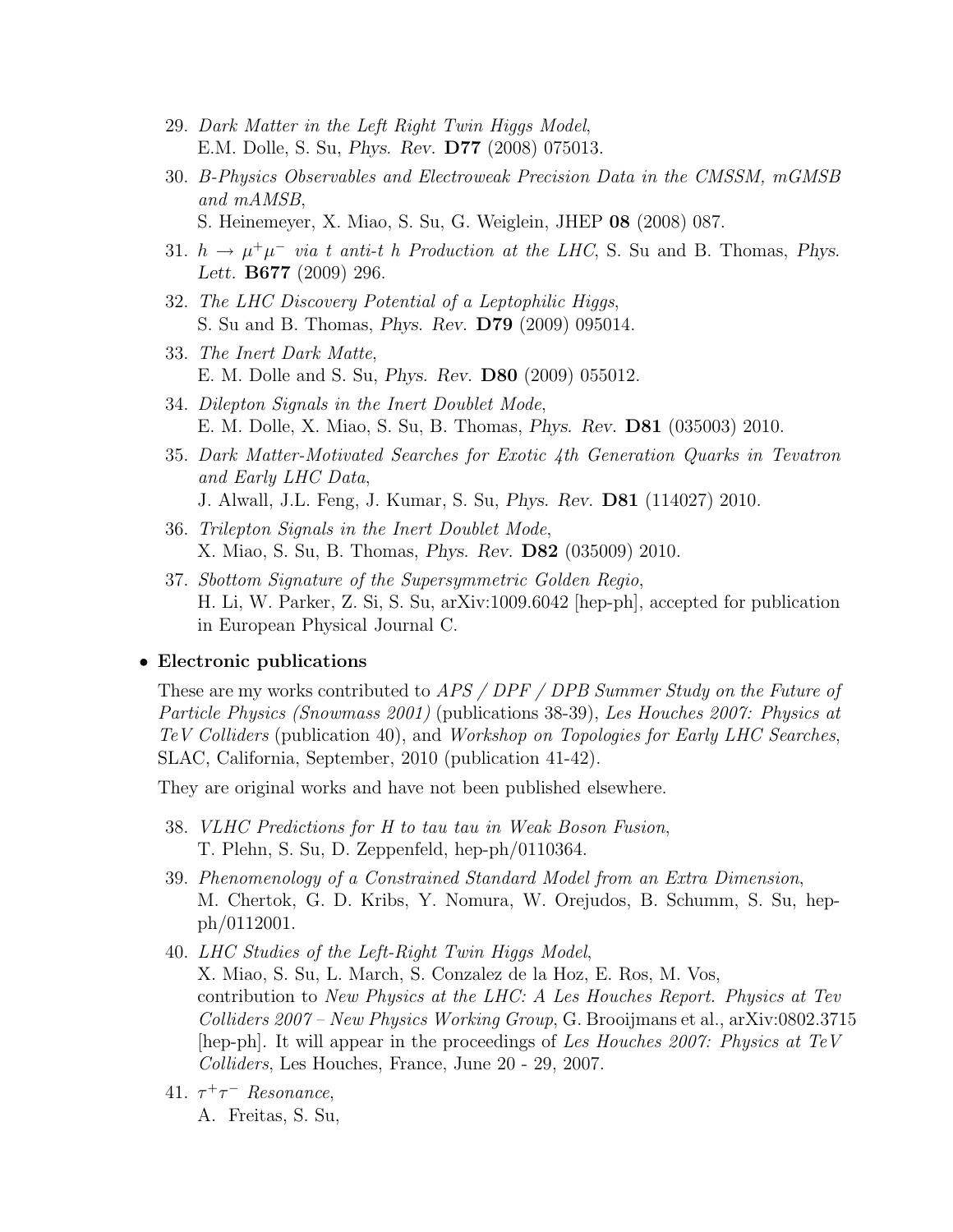42. *Same Sign Dilepton Resonance*,

V. Rentala, S. Su, contribution to "Workshop on Topologies for Early LHC Searches", SLAC, California, September, 2010.

#### • Workshop reports - white papers

- 43. *Linear Collider Physics Resource Book for Snowmass 2001*, American Linear Collider Working Group. I contributed to the chapter that overviews the status of supersymmetry searches at a linear collider.
- 44. *The Snowmass Points and Slopes: Benchmarks for SUSY Searches*, B. C. Allanach *et. al.*, *Eur. Phys. J.* C25 (2002) 113.
- 45. *Report of the Subgroup on Alternative Models and New Ideas*, M. Chertok *et. al.*, hep-ph/0201126.
- 46. *Physics at Future Hadron Colliders*, U. Baur *et. al.*, hep-ph/0201227.

#### • Conference proceedings

- 47. *Supersymmetric Partners of Oblique Corrections* E. Katz, L. Randall, S. Su, *Nucl. Phys. Proc. Suppl.* 62 (1998) 299.
- 48. *Higgs Mass Revisited: in SM and in MSSM* S. Su, contributed to SUSY01 conference proceeding, Dubna, Russia, June 2001 published in *Dubna 2001, Supersymmetry and unification of fundamental interactions* 269.
- 49. *Soft SUSY-breaking Scenarios in the Light of Higgs Searches at LEP2* A. Dedes, S. Heinemeyer, S. Su, G. Weiglein, *eConf* C010630 (2001) P305.
- 50. *Single Heavy MSSM Higgs Production at e+e- Linear Collider* S. Su, published in *Hamburg 2002, Supersymmetry and unification of fundamental interactions*, vol. 2, 799.
- 51. *Probing Supersymmetry with Neutral Current Scattering Experiments* A. Kurylov, M. J. Ramsey-Musolf, S. Su, *AIP Conf.Proc.*, 698 (2004), 168.
- 52. *Charged Current Universality Problem and NuTeV Anomaly: Is SUSY to Blame?* A. Kurylov, M. Ramsey-Musolf, S. Su, *AIP Conf.Proc.* 698 (2004), 188.
- 53. *SuperWIMP Dark Matter in Supergravity with a Gravitino* J. L. Feng, S. Su, F. Takayama, published in *Tsukuba 2004, Supersymmetry and unification of fundamental interactions*, 721.
- 54. SuperWIMP Cosmology and Collider Physics J. L. Feng, A. Rajaraman, B. T. Smith, S. Su, F. Takayama, published in *Tsukuba 2004, Supersymmetry and unification of fundamental interactions*, 279.
- 55. *Collider Signatures of the Left-Right Twin Higgs Model* H. S. Goh, S. Su, appeared in the proceedings of SUSY06: 14th International Conference on Supersymmetry and the Unification of Fundamental Interactions, Irvine, California, 12-17 Jun 2006.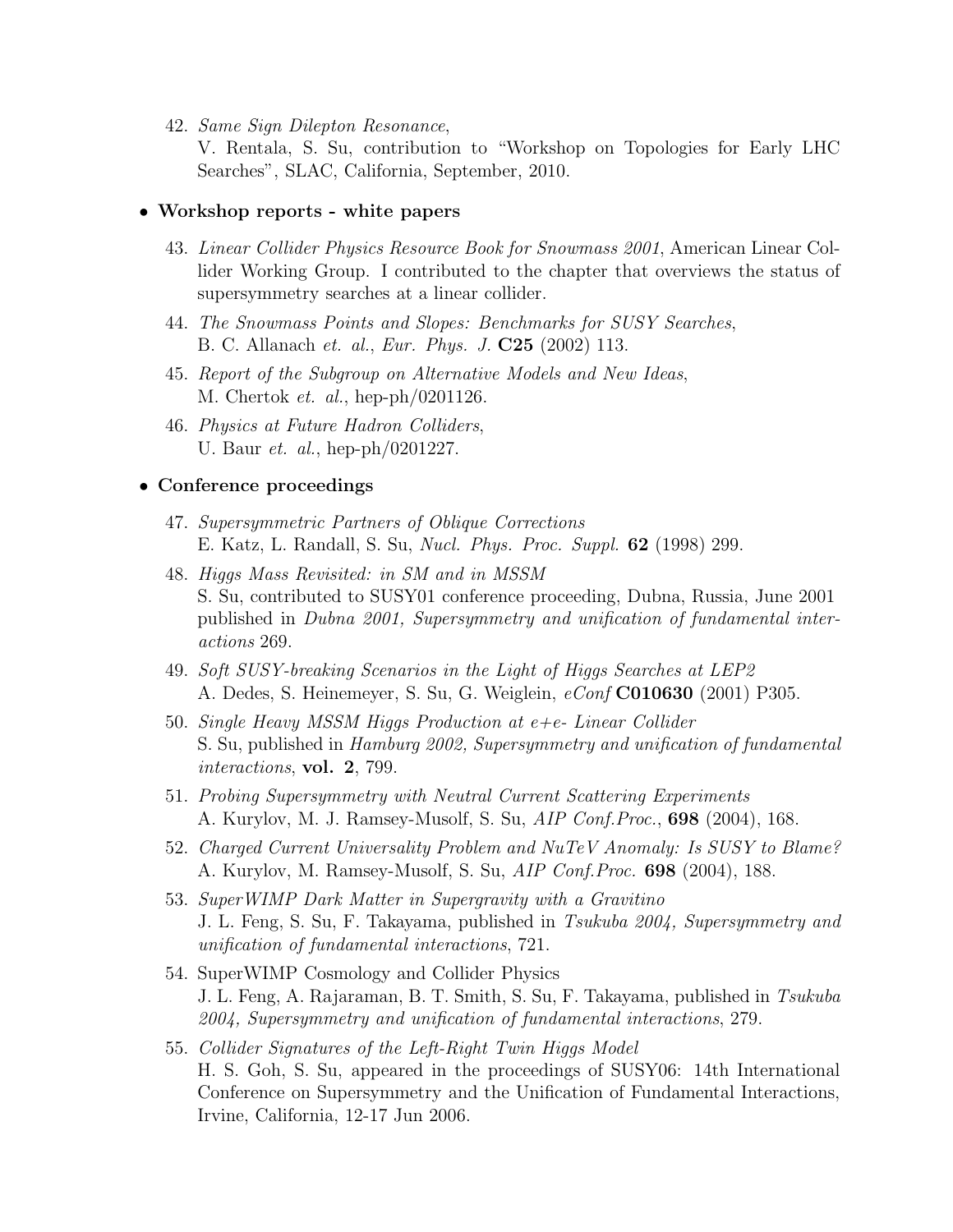# Press Articles

In 2006, my research results on dark matter production at colliders were reported in *World Science*, *PhysOrg.com* and *PhysicsWeb*.

# Scholarly Presentations

- Invited Colloquia
	- Department of Physics, University of Arizona, February 2003
	- Department of Physics, University of Wisconsin, Madison, May 2005
	- Ningbo University, China, June 2009
	- University of Arizona, Tucson, March 2010
	- Shanghai Jiaotong University, China, June 2010
- Invited talk in "Women in Theoretical Particle Physics Month" Seminar/Colloquium series
	- Department of Physics, University of Wisconsin, Madison, October 2007
- Invited Lectures
	- Invited lecturer at Summer Institute 2005, held at FujiYoshida, Japan, August 2005. I was one of six lecturers and delivered a three hour lecture to about 70 participants.
	- Invited lecturer at CCAST workshop: LHC and Dark Matter, held at Beijing, China, December 2005. I was one of two lecturers and delivered a series of two lectures (5 hours) to about 100 participants.
	- Invited lecturer at TeV Physics Summer Institute, organized by the Center for High Energy Physics, Peking University in July, 2008. I was one of four lecturers and delivered one lecture to about 80 participants.
	- In Aspen 2006 Summer workshop, I was asked to give a tutorial on program CalcHEP.
	- During the Fall 2003 semester, I gave an informal series of two lectures as part of a dark matter discussion seminar series to participants from both the Physics Department and the Astronomy Department. My lectures provided an introduction to the issue of dark matter in supersymmetry.

#### • Invited Seminars

- Florida State University, December 1999
- California Institute of Technology, March 2001
- University of California at San diego, April 2001
- University of Pennsylvania, December 2001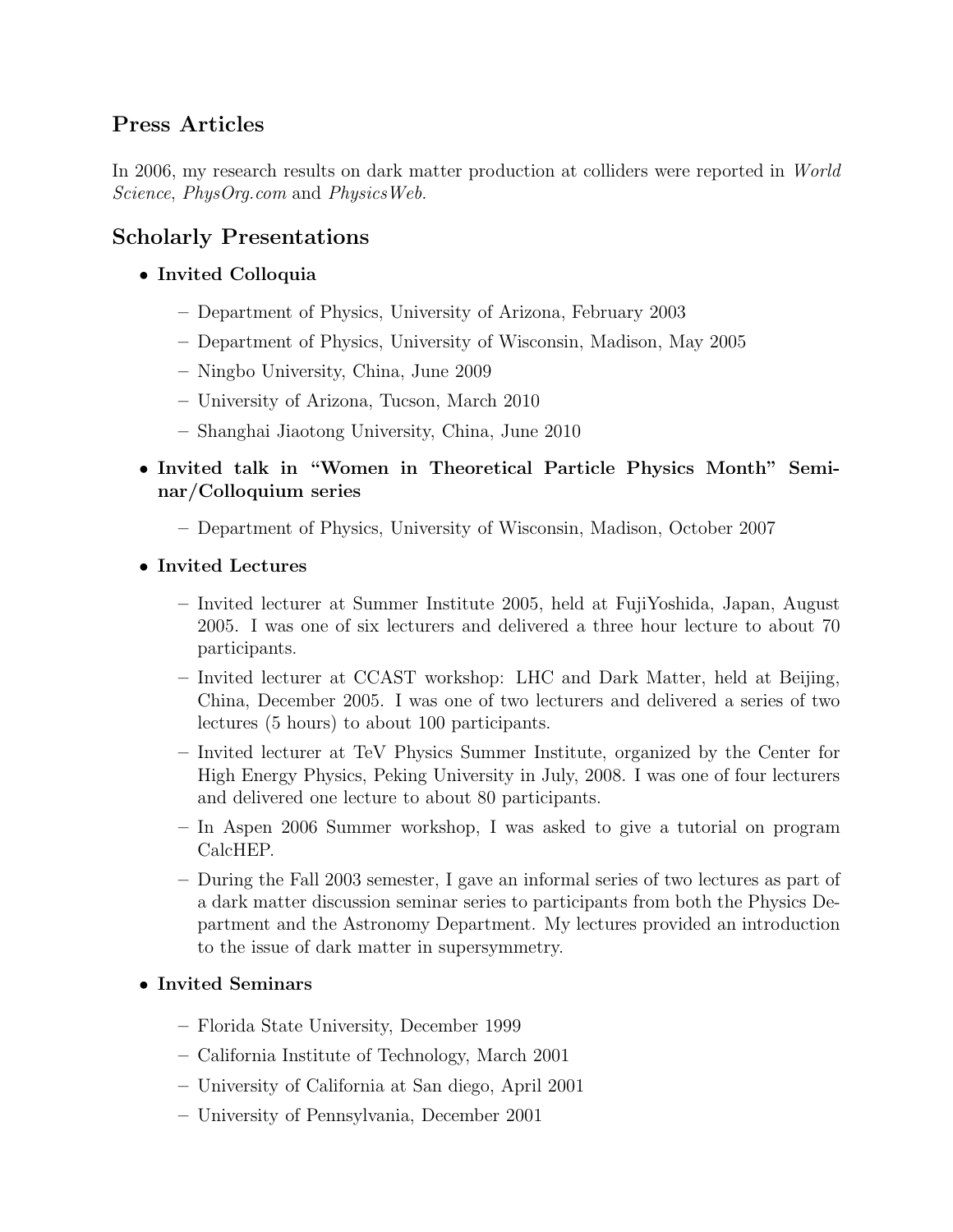- Brookhaven National Laboratory, December 2001
- Massachusetts Institute of Technology, December 2001
- Institute for High Energy Physics, Beijing, China, July 2002
- Stanford Linear Accelerator Center (SLAC), Stanford, January 2003
- University of Arizona, Tucson, February 2003
- University of California at Irvine, February 2003
- University of Wisconsin, Madison, September 2003
- University of Arizona, October 2003
- California Institute of Technology, November 2003
- University of Arizona, April 2004
- Ohio State University, March 2005
- Yukawa Institute for Theoretical Physics, Japan, August 2005
- University of Oregon, April 2006
- Los Alamos National Laboratory, June 2006
- National Tsing Hua University, Taiwan, July 2006
- Theoretical Institute of Physics, China, August 2006
- National Observatory of China, China, August 2006
- University of California at Davis, October 2006
- University of California, Berkeley, March 2007
- Cornell University, April 2007
- Theory group, CERN, July 2007
- University of Minnesota, October 2007
- Arizona State University, April 2008
- Fudan University, June 2008
- Institute of High Energy Physics, Beijing, October, 2008
- Shandong University, Jinan, October, 2008
- Beijing Normal University, October 2008
- University of California, Irvine, November, 2008
- Zhejiang University, June 2009
- Los Alamos National Laboratory, October, 2009
- University of California, Berkeley, November, 2009
- Harvard University, May, 2010
- Massachusetts Institute of Technology, May 2010
- Texas A&M University, Nov, 2010
- California Institute of Technology, January, 2011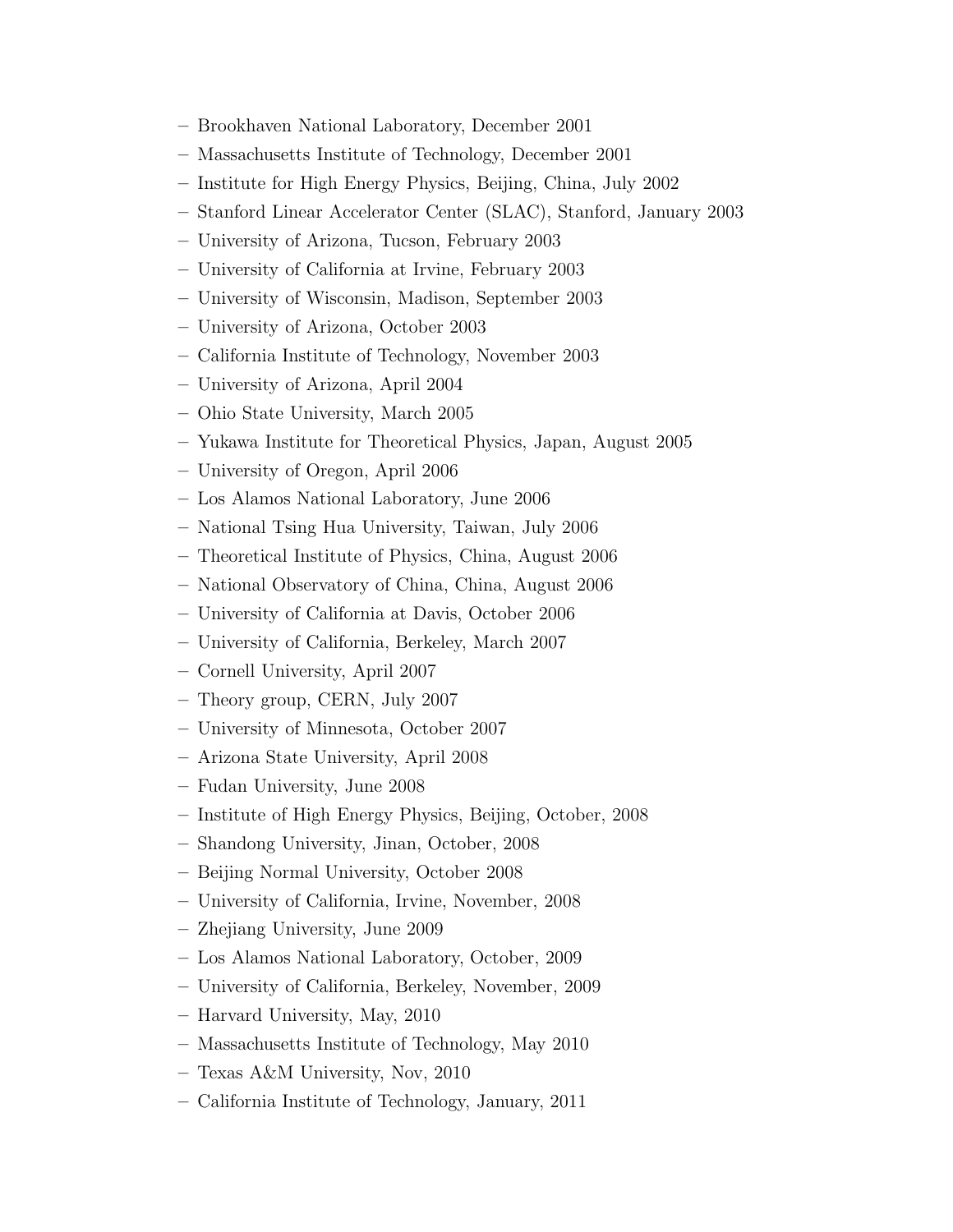#### • Presentation at Conferences and Workshops

- SUSY99, "7th International Conference on Supersymmetries in Physics", Fermi National Accelerator Laboratory, Batavia, Illinois, June 14 – June 19, 1999. *Submitted presentation*.
- SUSY2K, "8th International Conference on Supersymmetries in Physics", CERN, Geneva, Switzerland, June 26 – July 1, 2000. *Submitted presentation*.
- Workshop on the Future of Higgs Physics, Fermi National Accelerator Laboratory, Batavia, Illinois, May 3 – May 5, 2001. *Submitted presentation*.
- Pheno 2001 Symposium, University of Wisconsin, Madison, Wisconsin, May 7 May 9, 2001. *Submitted presentation*.
- SUSY 01, "The 9th International Conference on Supersymmetry and Unification of Fundamental Interactions", Dubna, Russia, June 11 – June 27, 2001. *Submitted presentation*.
- Snowmass 2001, "The Future of Particle Physics", Snowmass Village, Colorado, June 30 – July 21, 2001. *Submitted presentation*.
- SUSY 02, "The 10th International Conference on Supersymmetry and Unification of Fundamental Interactions", DESY Hamburg, Germany, June 17 – June 23, 2002. *Submitted presentation*.
- Theory Institute 2002, "Supersymmetry, Higgs and Extra Dimensions ", Argonne National Lab, Argonne, Illinois, September 9 – September 13, 2002. *Invited presentation*.
- Workshop, "Fundamental Symmetries and Weak Interactions", Institute for Nuclear Theory, University of Washington, Seattle,Washington, November 11 – November 15, 2002. *Invited presentation*.
- Pheno 2003 Symposium, University of Wisconsin, Madison, Wisconsin, May 5 May 7, 2003. *Submitted presentation*.
- LoopFest II: Precision Measurements and Radiative Corrections at a Future Linear Collider: SUSY, QCD, New Physics, Brookhaven National Laboratory, Upton, New York, May 2003. *Invited presentation.*
- CIPANP 2003: Conferences on the Intersections of Particle and Nuclear Physics, Grand Hyatt Hotel, New York City, New York, May 2003. *Invited presentation*.
- Pheno 2003 Symposium, University of Wisconsin, Madison, Wisconsin, May 2003. *Submitted presentation and session chair*.
- SUSY 2003: the 11th International Conference on Supersymmetry and the Unification of the Fundamental Interactions, University of Arizona, Tucson, Arizona, June 2003. *Submitted presentation*.
- ALCPG 2004: American Linear Collider Physics Working Group Winter Workshop, SLAC, California, January 2004. *Submitted presentation*.
- LOOPFEST III: Radiative Corrections for the Linear Collider: Multi-loops and Multi-legs, Santa Barbara, California, April 2004. *Invited presentation.*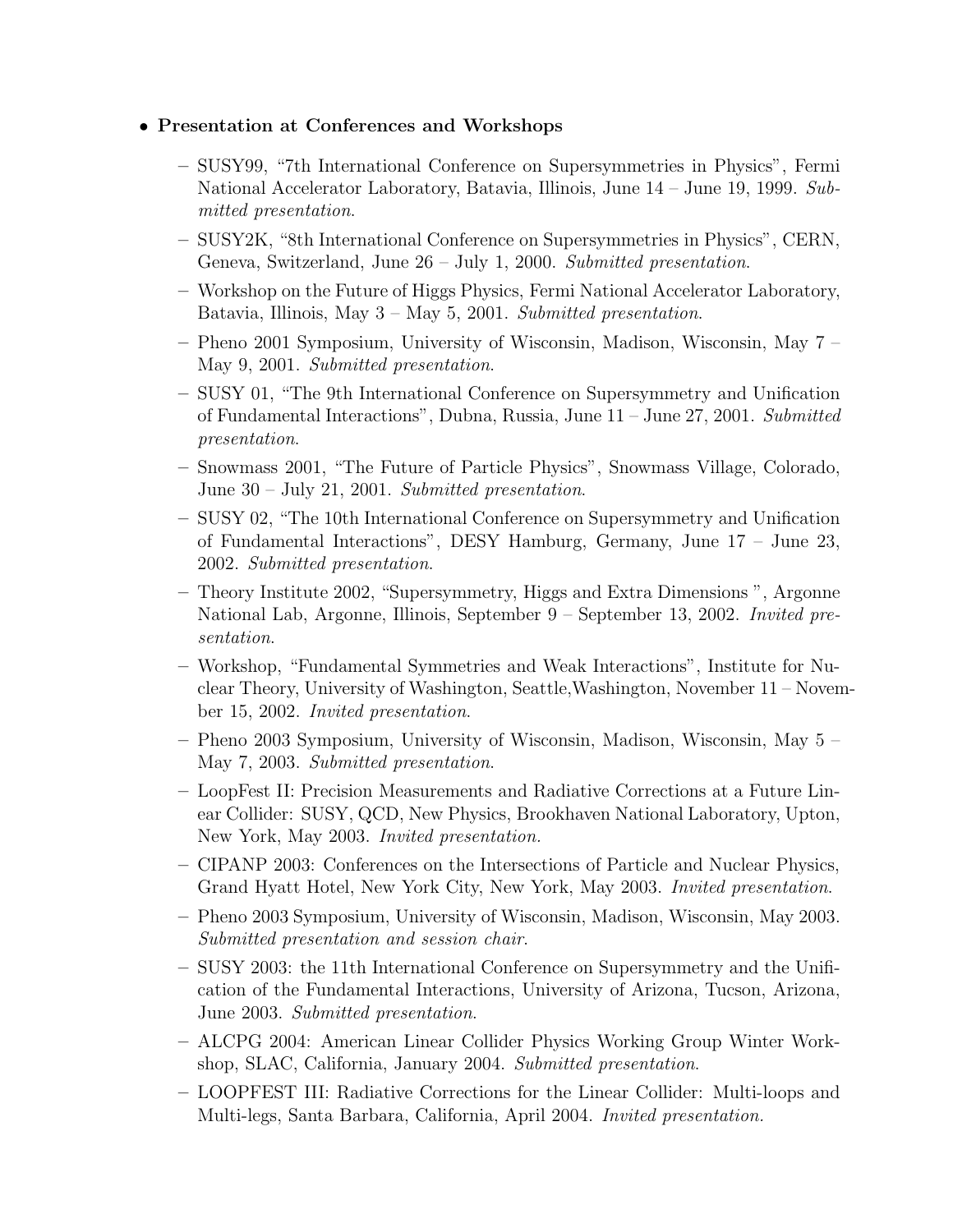- $-$  From Zero to  $Z<sup>0</sup>$ , a Workshop on Precision Electroweak Physics, Fermilab, Illinois, May 2004. *Invited presentation.*
- Pheno 2004 Symposium, University of Wisconsin, Madison, Wisconsin, May 2004. *Submitted presentation and session chair*.
- Theory Institute 2004: Supersymmetry, Higgs and Extra Dimensions, Argonne National Lab, Argonne, Illinois, May 2004. *Submitted presentation.*
- SUSY 04: the 12th International Conference on Supersymmetry and the Unification of Fundamental Interactions, Tsukuba, Japan, June 2004. *One submitted presentation, one invited presentation*.
- ALCPG 2004, Victoria Linear Collider Workshop, Victoria, Canada, July 2004. *Submitted presentation*.
- Santa Fe 2004 Summer Workshop: Beyond the Higgs, Santa Fe, New Mexico, August 2004. *Submitted presentation.*
- 2005 Aspen Winter Conference: the Highest Energy Physics, Aspen, Colorado, February 2005. *Invited presentation.*
- LCWS05: 2005 International Linear Collider Workshop, Stanford, California, March 2005. *Submitted presentation*.
- Pheno 2005 Symposium, University of Wisconsin, Madison, Wisconsin, May 2005. *Submitted presentation*.
- Aspen Workshop: New Approaches to Electroweak Symmetry, Aspen Center for Physics, Aspen, Colorado, June 2005. *Invited presentation.*
- SUSY 05: the 13th International Conference on Supersymmetry and the Unification of Fundamental Interactions, IPPP Durham, England, July 2005. *Submitted presentation*.
- MC4BSM: Monte Carlo Tools for beyond the Standard Model Physics, Fermilab, Illinois, March 2006. *Invited presentation.*
- West Coast LHC Theory Network, University of California at San Diego, San Diego, California, May 2006. *Submitted presentation.*
- The Workshop on Collider Physics, Argonne National Laboratory, Argonne, Illinois, May 2006. *Submitted presentation*.
- SUSY 06: the 14th International Conference on Supersymmetry and the Unification of Fundamental Interactions, Irvine, California, June 2006. *Submitted presentation and session chair*.
- OCPA5, International Conference on Physics Education and Frontier Physics, Taipei, Taiwan, June 2006. *Invited presentation.*
- 2006 Summer Institute on Collider Phenomenology, National Tsing Hua University, Taiwan, June 2006. *Invited presentation.*
- US-China Medium Energy Symposium, Beijing, August 2006. *Invited presentation.*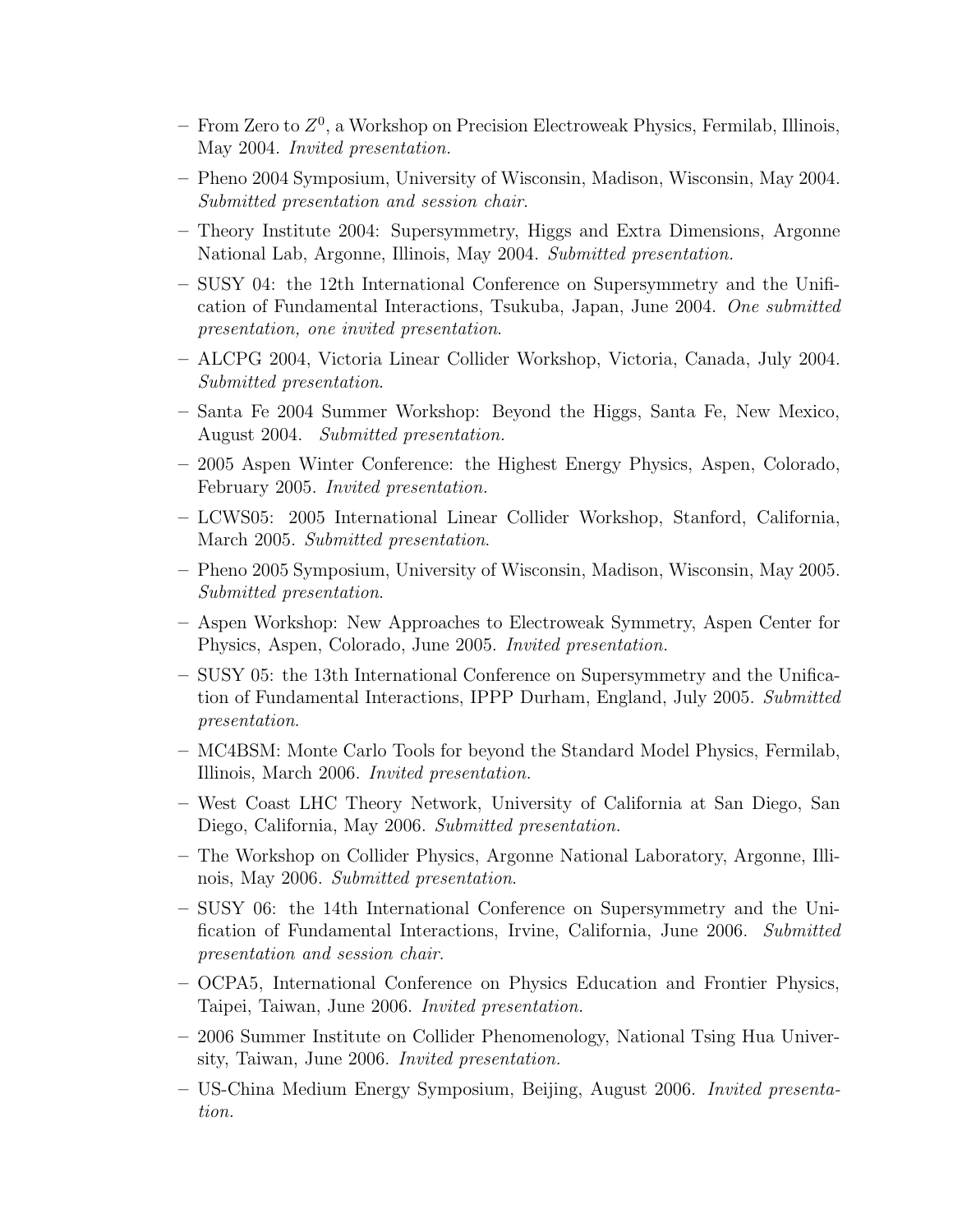- Aspen Workshop: Particle Theory in the Anticipation of LHC, Aspen Center for Physics, Aspen, Colorado, August 2006. *Invited presentation.*
- Jefferson Lab Hall C August 2006 Summer Workshop, Jefferson Lab, Augus 2006. *Invited presentation.*
- MC4BSM II: Monte Carlo Tools for Beyond the Standard Model Physics, Princeton University, March 2007. *Invited presentation.*
- 2007 Phenomenology Symposium: Prelude to the LHC, University of Wisconsin, Madison, May 2007. *Invited plenary talk.*
- The Hunt for Dark Matter: a Symposium on Collider, Direct and Indirect Searches, Fermilab, May 2007. *Submitted presentation.*
- International workshop on the interconnection between Particle Physics and Cosmology, Texax A&M University, College Station, TX, May 2007. *Invited presentation.*
- Les Houches 2007, Physics at TeV Colliders, Les Houches, France, June 2007. *Submitted presentation.*
- Fundamental Symmetries: from Nuclei and Neutrino to the Universe, European Center for Theoretical Studies in Nuclear Physics and Related Areas, Trento, Italy, June 2007. *Invited presentation.*
- Anticipating Physics at the LHC, Kavli Institute of Theoretical Physics, Santa Barbara, June 2008. *Invited presentation.*
- 2nd Forum on High Energy Physics and Workshop on TeV Physics: LHC Physics, Shandong University, Weihai, China, July 2008. *Invited presentation.*
- New Physics beyond the Standard Model, Kavli Institute of Theoretical Physics, Beijing, July, September − October, 2008. *Invited presentation.*
- Cosmo 08, Frank Lloyd Wright Monona Terrace Convention Center, Madison, Wisconsin, August 2008. *Invited plenary talk.*
- TeV Particle Astrophysics, IHEP, Beijing, China, September 2008. *Invited plenary talk.*
- Low Energy Precision Electroweak Physics in the LHC Era, Institute for Nuclear theory, Washington, December, 2008. *Invited plenary talk.*
- Collider Physics 2009: Joint Argonne and IIT Theory Institute, Argonne National Laboratory, Argonne, IL and Illinois Institute of Technology, Chicago, IL, May, 2009. *Invited plenary talk.*
- The 4th International Symposium on Symmetries in Subatomic Physics, National Taiwan University, Taiwan, June, 2009. *Invited presentation.*
- International Workshop on Dark Matter and Double Beta Decay, Shanghai Jiaotong University, June, 2009. *Invited presentation.*
- Four Corners Section of the APS: Annual Meeting, Colorado School of Mines, Golden, CO, October, 2009. *Invited plenary talk.*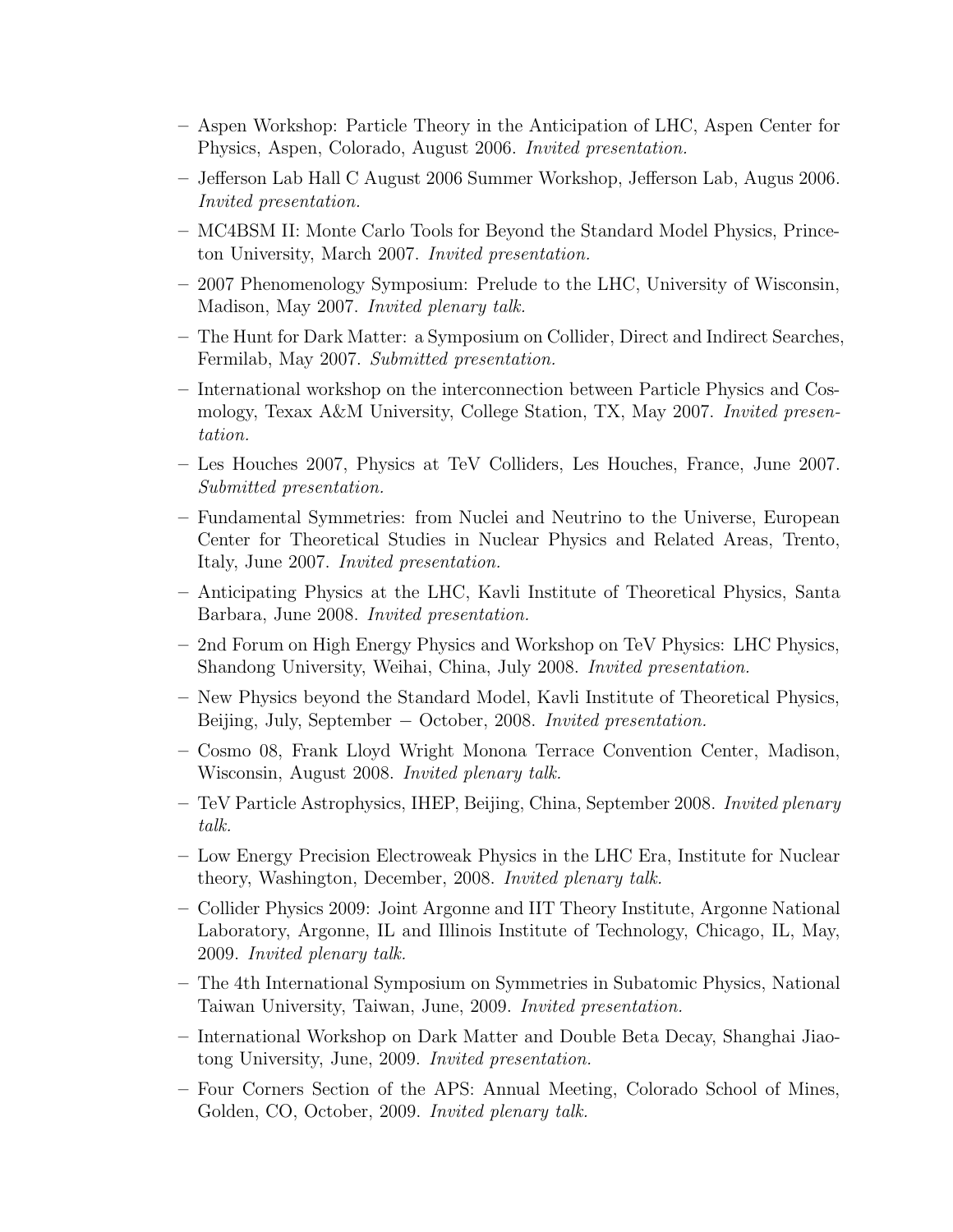- GGI conference: The Dark Matter Connection: Theory and Experiment, the Galileo Galilei Institute for theoretical Physics, Florence, May, 2010. *Invited presentation.*
- Frontier Physics Working Month, Shanghai Jiaotong University, Shanghai, June, 2010. *Invited presentation.*
- Precision Tests of the Standard Model: from Atomic Parity Violation to Parity-Violating Lepton Scattering, ECT\*, Trento, Italy, Nov, 2010. *Invited presentation.*
- West Coast LHC Theory Network, University of California, Irvine, December 10, 2010. *Invited presentation.*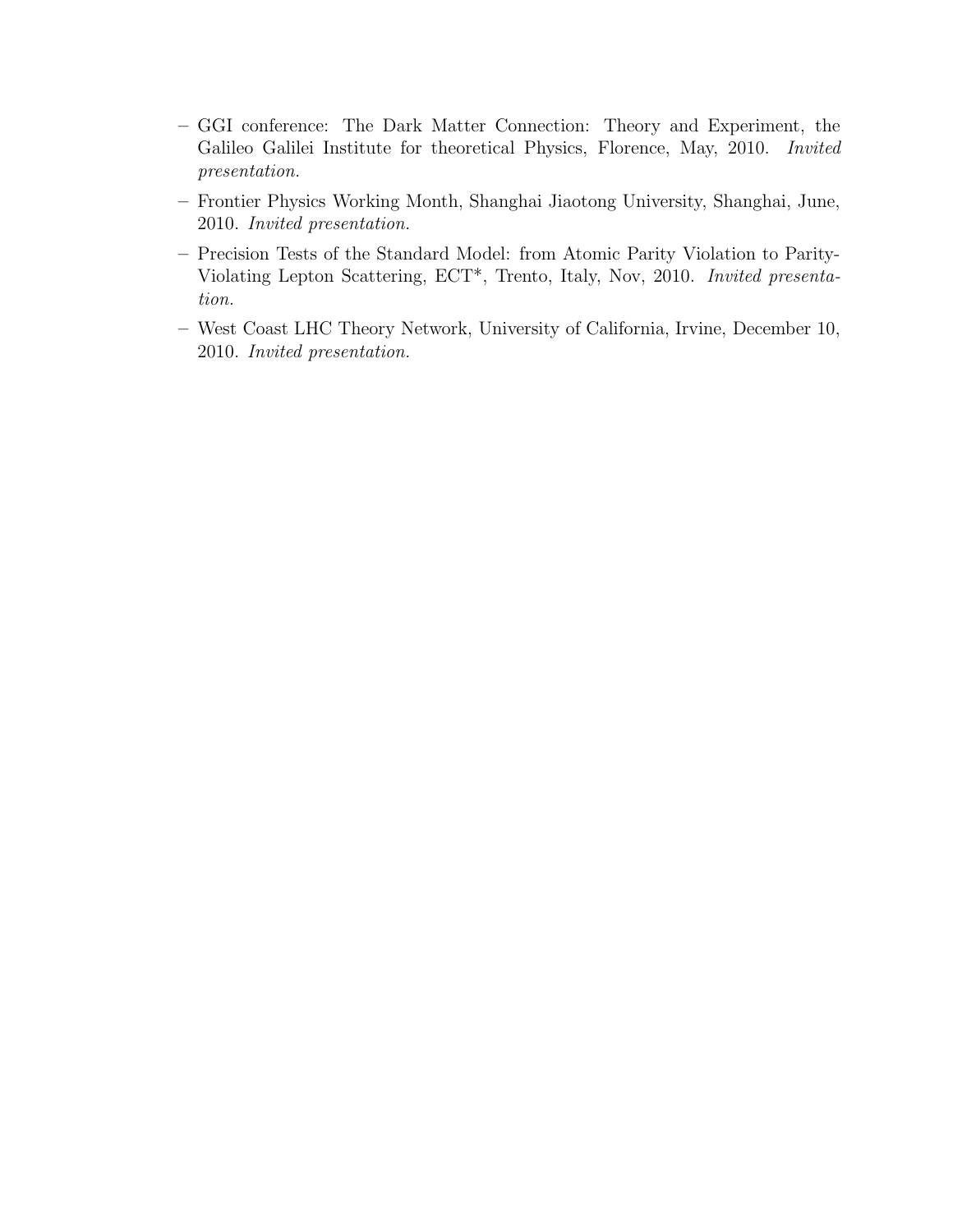# Service/Outreach

#### • Local/state outreach:

- In Fall 2004, I participated in the WISE High School Mentoring program, whose purpose is to encourage young women to consider careers in mathematics, science, engineering and other non-traditional areas. I am the faculty mentor of a high school student.
- In Fall 2005, Fall 2006 and Fall 209, I participated in physics PHUN night organized by the Department of Physics, and demonstrated the Chaladni plate experiment.

#### • National outreach:

– In Spring, 2008, I participated in a Teacher's Conference "Particle Physics in the Age of the Large Hadron Collider", organized by KITP at Santa Barbara. This is a one-day conference designed to bring secondary school science teachers into close contact with some of the world's leading experts in the most exciting areas of forefront physics research. I talked to teachers during lunch time about exciting physics that can be done at the LHC and particle physics in general.

#### • Departmental committees

- Graduate Admissions and Recruitment Committee (2003−present)
- Theoretical Astrophysics Faculty Search Committee (2004)
- Colloquium Committee [2004−2005 (head), 2005−2006, 2008−2009]
- Department Head Search Committee (2004)
- Teaching Improvement and Evaluation Committee (2004−2006)
- Awards and Prizes Committee [2006−2007, 2007−2008 (head)]
- Undergraduate Curriculum Committee (2007−2008)
- Graduate Advisory Committee (2008−2010)
- Graduate Curriculum Committee (2009−2010)
- Diversity Committee (2009−2011)
- CAPE Committee (2009−2011)
- Served on approximately fifteen graduate oral comprehensive exam committees
- Served on six graduate thesis committees
- Faculty mentor of eight graduate students

### • Other intramural service

– Initiated and co-organized a High Energy Theory Seminar Series (2003−2005). Co-organized Particle and Nuclear Theory Seminars (2005−present).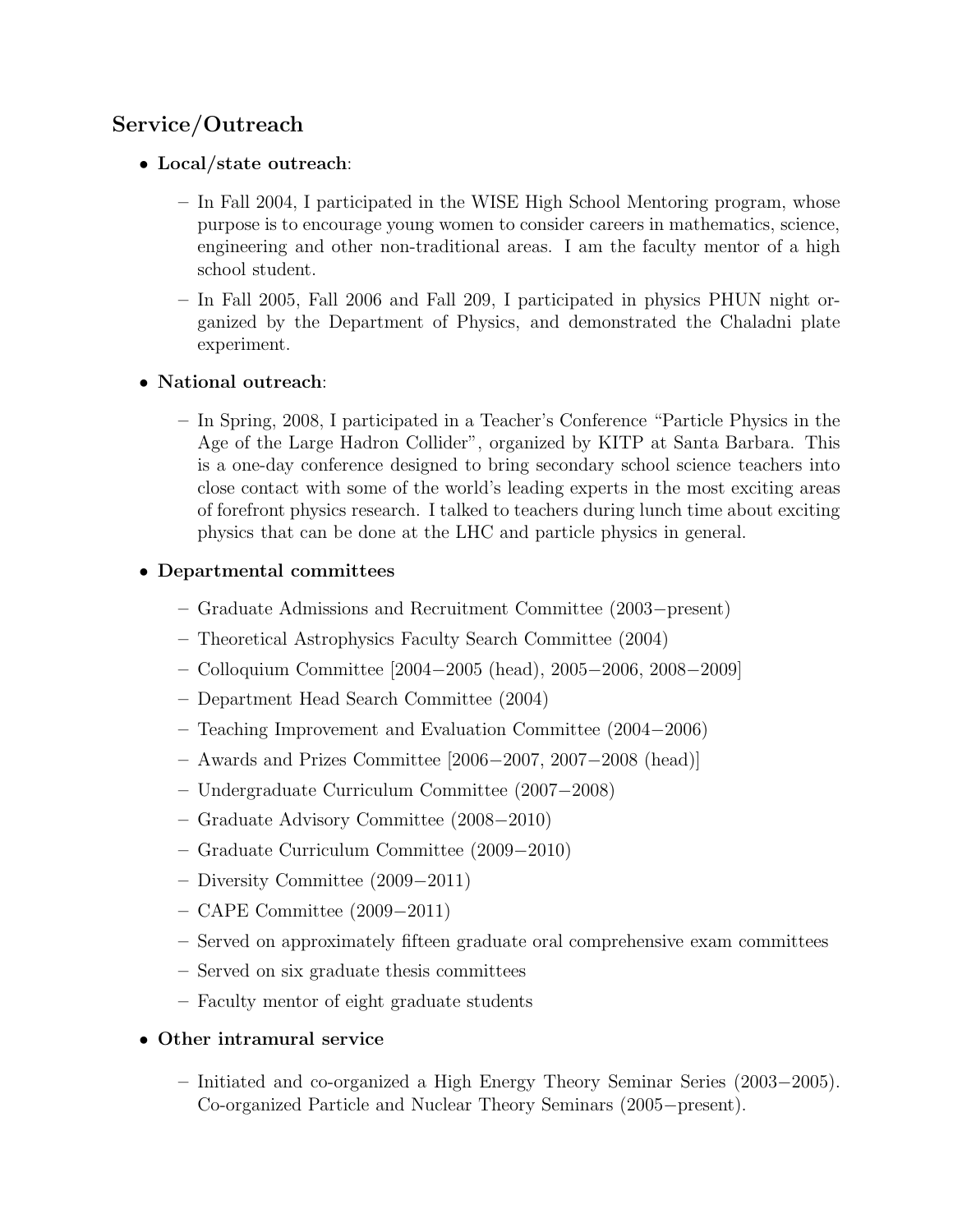#### • Organized conferences and workshops

- Served on the organization committee and also as session convener for workshop: From Zero to  $Z^0$ , a Workshop on Precision Electroweak Physics, held at Fermi National Accelerator Laboratory (Fermilab), Illinois, May 2004.
- Convener for ALCPG07, *American Linear Collider Physics Group*, physics working group: *Charged Particle Momentum Measurement, V0 Reconstruction, and Identification of Stable Charged Particles*. The conference was held at Fermilab, Illinois, October 2007.
- Currently serving as co-organizer for Kavli Institute of Theoretical Physics-China 2008 program: *New Physics beyond the Standard Model*. The total budget for the workshop is RMB1,000,000, which is about \$140,000.
- Served as co-organizer for international conference: *Going beyond the SM, Marching into the LHC Era*, which was held in Beijing, Oct 20−24, 2008.
- Co-organizer for Aspen Summer 2009 program: *Beyond the StandardModel at the Threshold*.
- Convener for ALCPG09, *American Linear Collider Physics Group*, physics working group: *Charged Particle Momentum Measurement, V0 Reconstruction, and Identification of Stable Charged Particles*, Albuquerque, New Mexico, September 29−October 3, 2009.
- Convener for Muon Collider Workshop, physics working group: *Higgs Physics*. The workshop wasl held at Fermilab, Illinois, November 2009.
- Serve as coordinators for the group: *Connection to Astro and Cosmo* of LHC wiki page (http://wiki.pheno.wisc.edu/lhc).
- Convener for *SUSY and New Physics at the Terascale* sessions for LCWS 2010, the World-wide Study organized Linear Collider Workshop, which will be held in Beijing, March 26−30, 2010.
- Co-organizer for *Frontier Physics Working Month*, which was held in Center for High-Energy Physics, Peking University and Institute of Nuclear, Particle, Astronomy and Cosmology, Shanghai JiaoTong University from May 24 to June 18, 2010.
- Served as co-organizer for Kavli Institute of Theoretical Physics-China 2011 program: *Dark Matter and New Physics*, which will be held in Beijing, September 19−November 2, 2011.
- Convener for ALCPG11, *American Linear Collider Physics Group*, physics working group: *SUSY/Beyond the SM New Physics/Higgs/Dark Matter*, Eugene, Oregon, March 19−23, 2011.
- Co-organizer for *Frontier Physics Working Month*, which will be held in Center for High-Energy Physics, Peking University and Institute of Nuclear, Particle, Astronomy and Cosmology, Shanghai JiaoTong University from May 25−June 17, 2011.